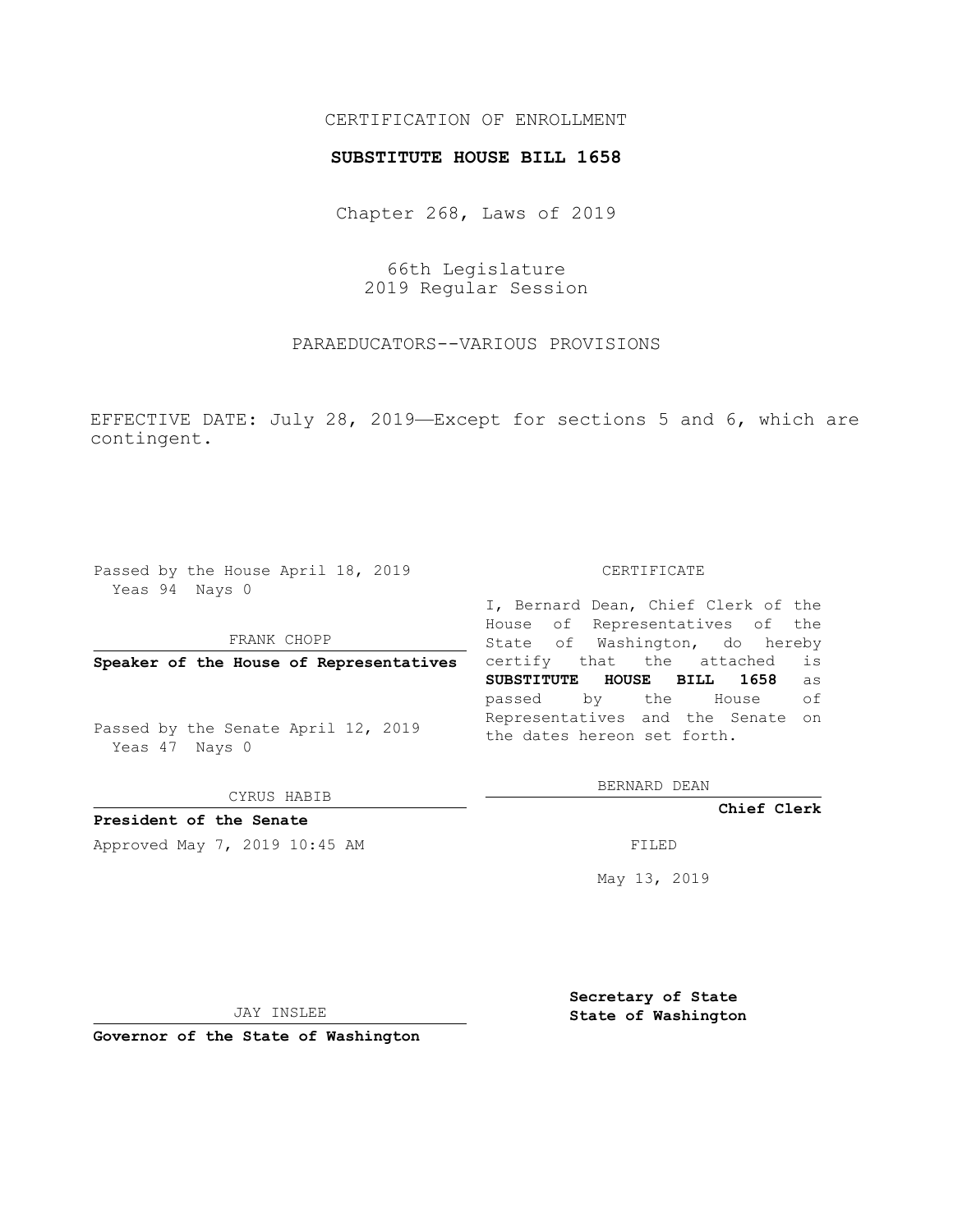## **SUBSTITUTE HOUSE BILL 1658**

AS AMENDED BY THE SENATE

Passed Legislature - 2019 Regular Session

# **State of Washington 66th Legislature 2019 Regular Session**

**By** House Education (originally sponsored by Representatives Paul, Steele, Bergquist, Harris, Santos, Callan, Appleton, Doglio, Pollet, and Young)

READ FIRST TIME 02/22/19.

 AN ACT Relating to paraeducators; amending RCW 28A.413.060, 28A.413.070, 28A.660.042, and 28A.660.050; adding a new section to chapter 28A.413 RCW; creating a new section; and providing a 4 contingent effective date.

5 BE IT ENACTED BY THE LEGISLATURE OF THE STATE OF WASHINGTON:

6 NEW SECTION. **Sec. 1.** A new section is added to chapter 28A.413 7 RCW to read as follows:

8 The paraeducator board must promote the use of paraeducators to 9 meet educator workforce needs by:

10 (1) Communicating to school districts and educational service 11 districts the requirements for requesting a limited teaching 12 certificate on behalf of a paraeducator;

 (2) Encouraging and supporting paraeducators to take on the role of teacher under a limited teaching certificate or by enrolling in an alternative route teacher certification program under chapter 28A.660 16 RCW; and

17 (3) Supporting school districts and educational service districts 18 in using paraeducators in teacher roles.

19 NEW SECTION. **Sec. 2.** By December 10, 2019, and in compliance 20 with RCW 43.01.036, the paraeducator board must report to the

p. 1 SHB 1658.SL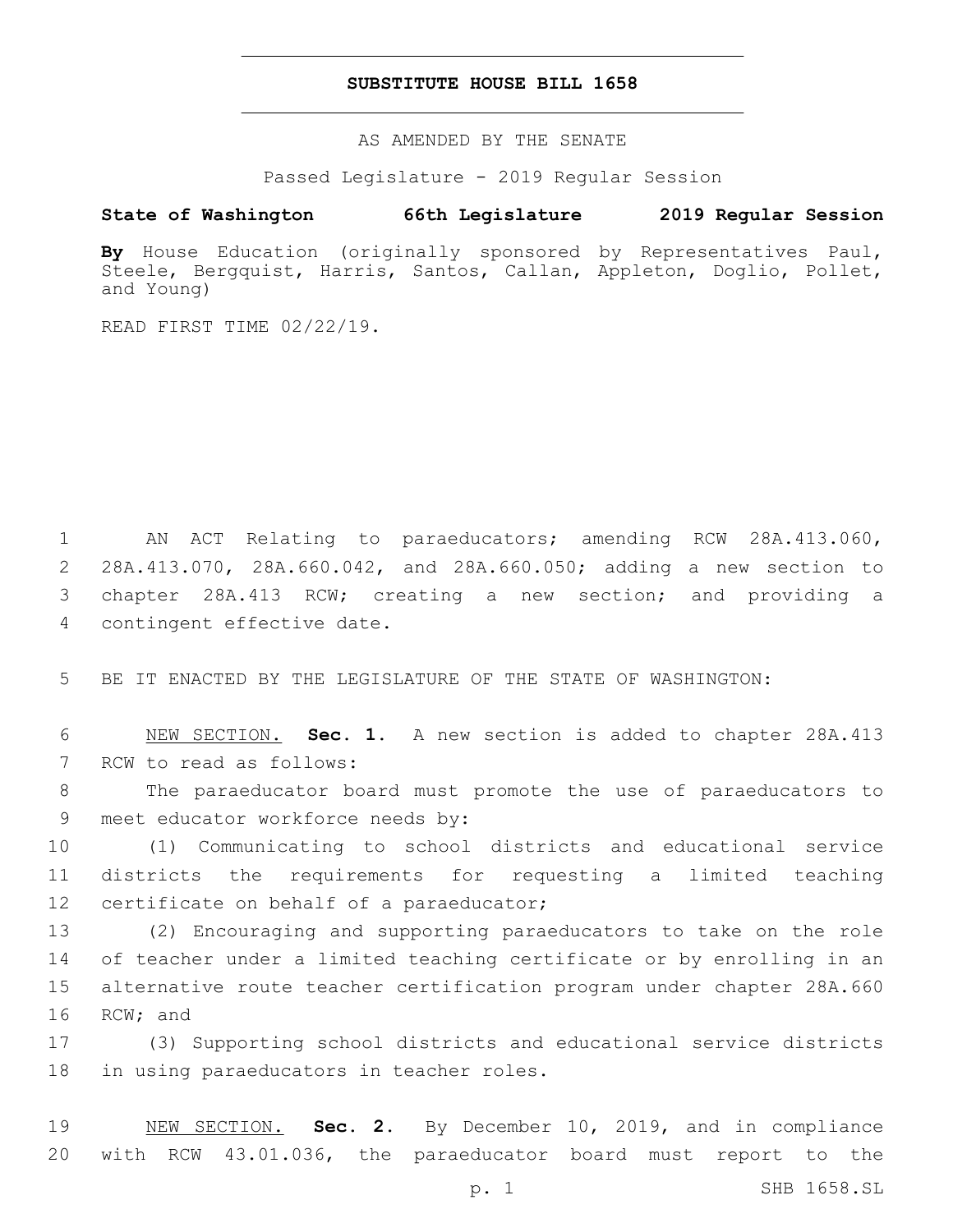appropriate committees of the legislature with recommendations on reducing barriers to school districts and educational service districts using paraeducators on limited teaching certificates in teacher roles or to supporting paraeducators to become fully 5 certificated teachers.

 **Sec. 3.** RCW 28A.413.060 and 2018 c 153 s 3 are each amended to 7 read as follows:

 (1) School districts must implement this section only in school years for which state funding is appropriated specifically for the purposes of this section and only for the number of days that are 11 funded by the appropriation.

 (2) School districts must provide a four-day fundamental course 13 of study on the state standards of practice, as defined by the board, to paraeducators who have not completed the course, either in the 15 district or in another district within the state. At least one day of the fundamental course of study must be provided in person. School districts must use best efforts to provide the fundamental course of study before the paraeducator begins to work with students and their families, and at a minimum by the deadlines provided in subsection 20 (3) of this section.

 (3) Except as provided in (b) of this subsection, school districts must provide the fundamental course of study required in subsection (2) of this section by the deadlines provided in (a) of 24 this subsection:

25 (a)(i) For paraeducators hired on or before September 1st, the first two days of the fundamental course of study must be provided by 27 September 30th of that year and the second two days of the fundamental course of study must be provided within six months of the 29 date of hire, regardless of the size of the district; and

(ii) For paraeducators hired after September 1st:

 (A) For districts with ten thousand or more students, the first two days of the fundamental course of study must be provided within four months of the date of hire and the second two days of the fundamental course of study must be provided within six months of the 35 date of hire or by September 1st of the following year, whichever is 36 sooner; and

 (B) For districts with fewer than ten thousand students, no later 38 than September 1st of the following year.

p. 2 SHB 1658.SL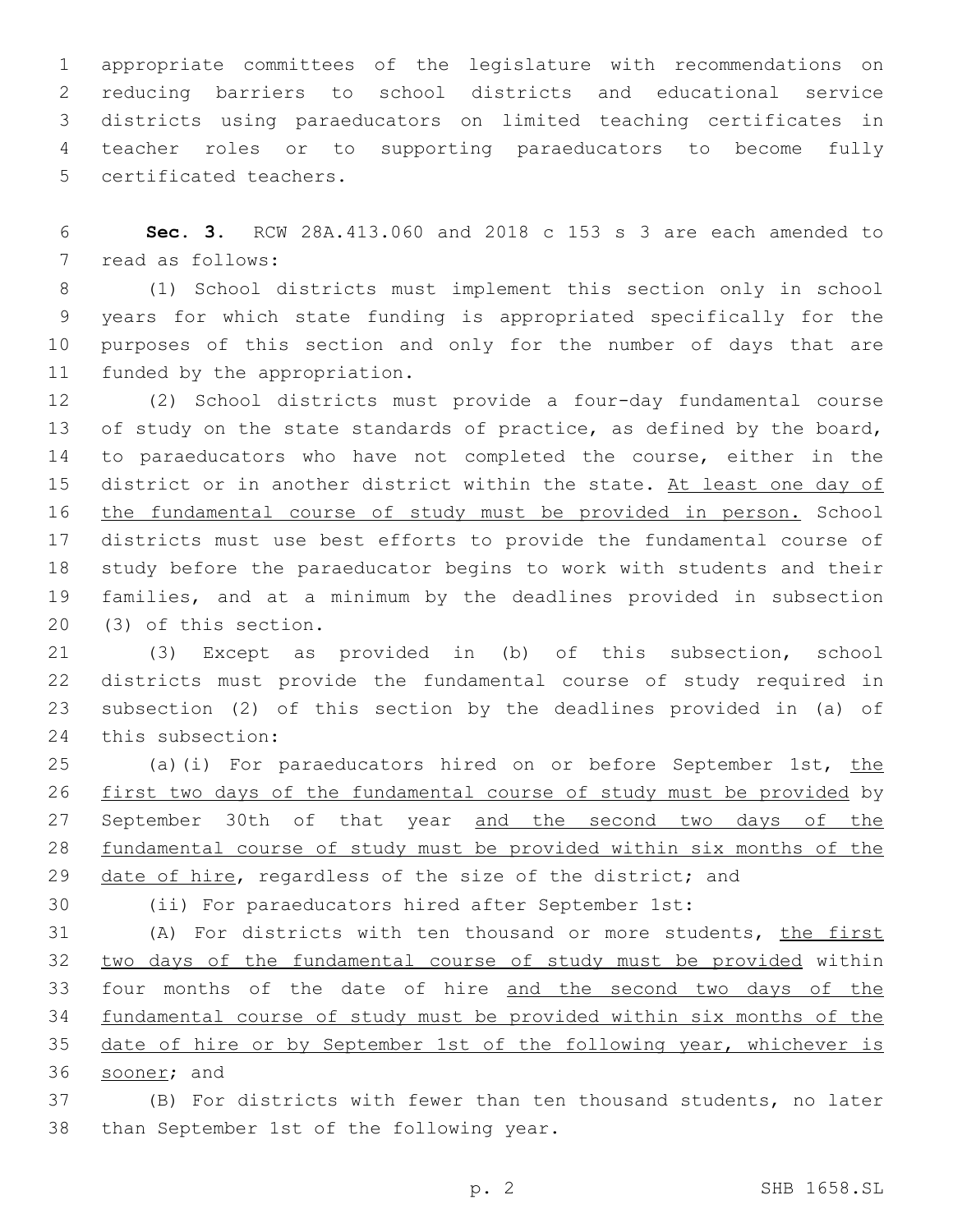(b)(i) For paraeducators hired for the 2018-19 school year, by 2 September 1, 2020; and

 (ii) For paraeducators not hired for the 2018-19 school year, but hired for the 2019-20 school year, by September 1, 2021.

 (4) School districts may collaborate with other school districts or educational service districts to meet the requirements of this 7 section.

 **Sec. 4.** RCW 28A.413.070 and 2018 c 153 s 4 are each amended to 9 read as follows:

 (1)(a) School districts must implement this section only in school years for which state funding is appropriated specifically for the purposes of this section and only for the number of days that are 13 funded by the appropriation.

 (b) School districts are encouraged to provide at least one day 15 of the ten days of general courses, as defined by the board, on the state paraeducator standards of practice as a professional learning day, where paraeducators collaborate with certified staff and other 18 classified staff on applicable courses.

 (2)(a) Paraeducators may become eligible for a general paraeducator certificate by completing the four-day fundamental course of study, as required under RCW 28A.413.060, and an additional ten days of general courses, as defined by the board, on the state paraeducator standards of practice, described in RCW 28A.413.050.

 (b) Paraeducators are not required to meet the general paraeducator certificate requirements under this subsection (2) unless the courses necessary to meet the requirements are funded by the state in accordance with subsection (1) of this section and RCW 28 28A.413.060(1).

(3) Beginning September 1, 2019, school districts must:

 (a) Provide paraeducators with general courses on the state 31 paraeducator standards of practice; and

 (b) Ensure all paraeducators employed by the district meet the general certification requirements of this section within three years of completing the four-day fundamental course of study.

(4) The general paraeducator certificate does not expire.

 **Sec. 5.** RCW 28A.660.042 and 2017 c 237 s 19 are each amended to 37 read as follows: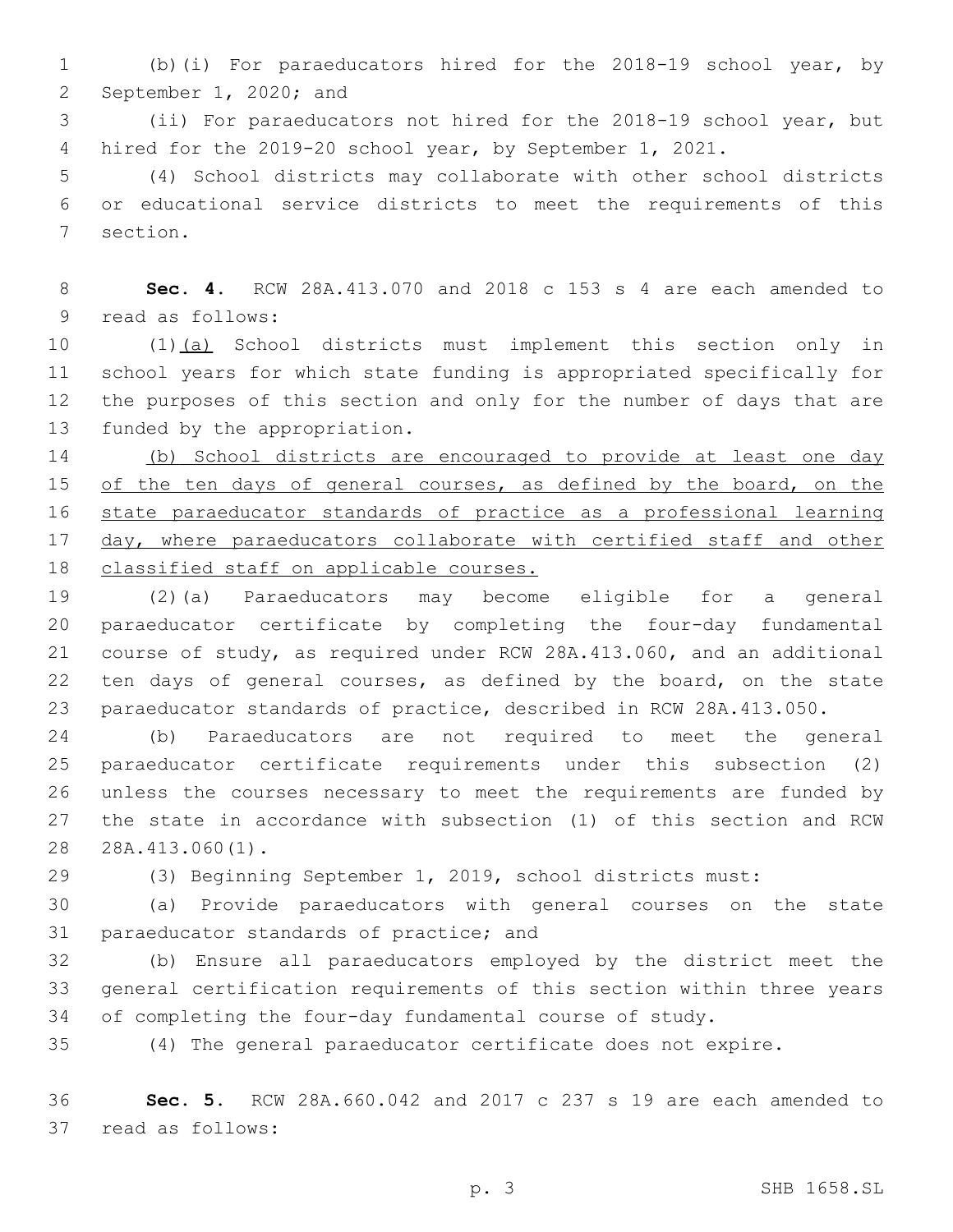1 (1) The pipeline for paraeducators conditional scholarship 2 program is created. Participation is limited to paraeducators without 3 a college degree who have at least ((three)) one year((s)) of 4 classroom experience. It is anticipated that candidates enrolled in 5 this program will complete their associate of arts degree at a 6 community and technical college in  $((\text{two}))$  four years or less and 7 become eligible for an endorsement in a subject matter shortage area, 8 as defined by the professional educator standards board, via ((route 9 one in the alternative routes to)) a teacher certification program 10 ((provided in this chapter)) approved by the professional educator 11 standards board.

12 (2) Entry requirements for candidates include district or 13 building validation of qualifications, including ((three)) one 14 year((s)) of successful student interaction and leadership as a 15 classified instructional employee.

16 **Sec. 6.** RCW 28A.660.050 and 2016 c 233 s 14 are each amended to 17 read as follows:

18 Subject to the availability of amounts appropriated for this 19 specific purpose, the conditional scholarship programs in this 20 chapter are created under the following guidelines:

21 (1) The programs shall be administered by the student achievement 22 council. In administering the programs, the council has the following 23 powers and duties:

24 (a) To adopt necessary rules and develop guidelines to administer 25 the programs;

26 (b) To collect and manage repayments from participants who do not 27 meet their service obligations; and

28 (c) To accept grants and donations from public and private 29 sources for the programs.

30 (2) Requirements for participation in the conditional scholarship 31 programs are as provided in this subsection (2).

 (a) The alternative route conditional scholarship program is limited to interns of professional educator standards board-approved 34 alternative route teacher certification programs ((under RCW 28A.660.040)). For fiscal year 2011, priority must be given to fiscal year 2010 participants in the alternative route partnership program. In order to receive conditional scholarship awards, recipients shall: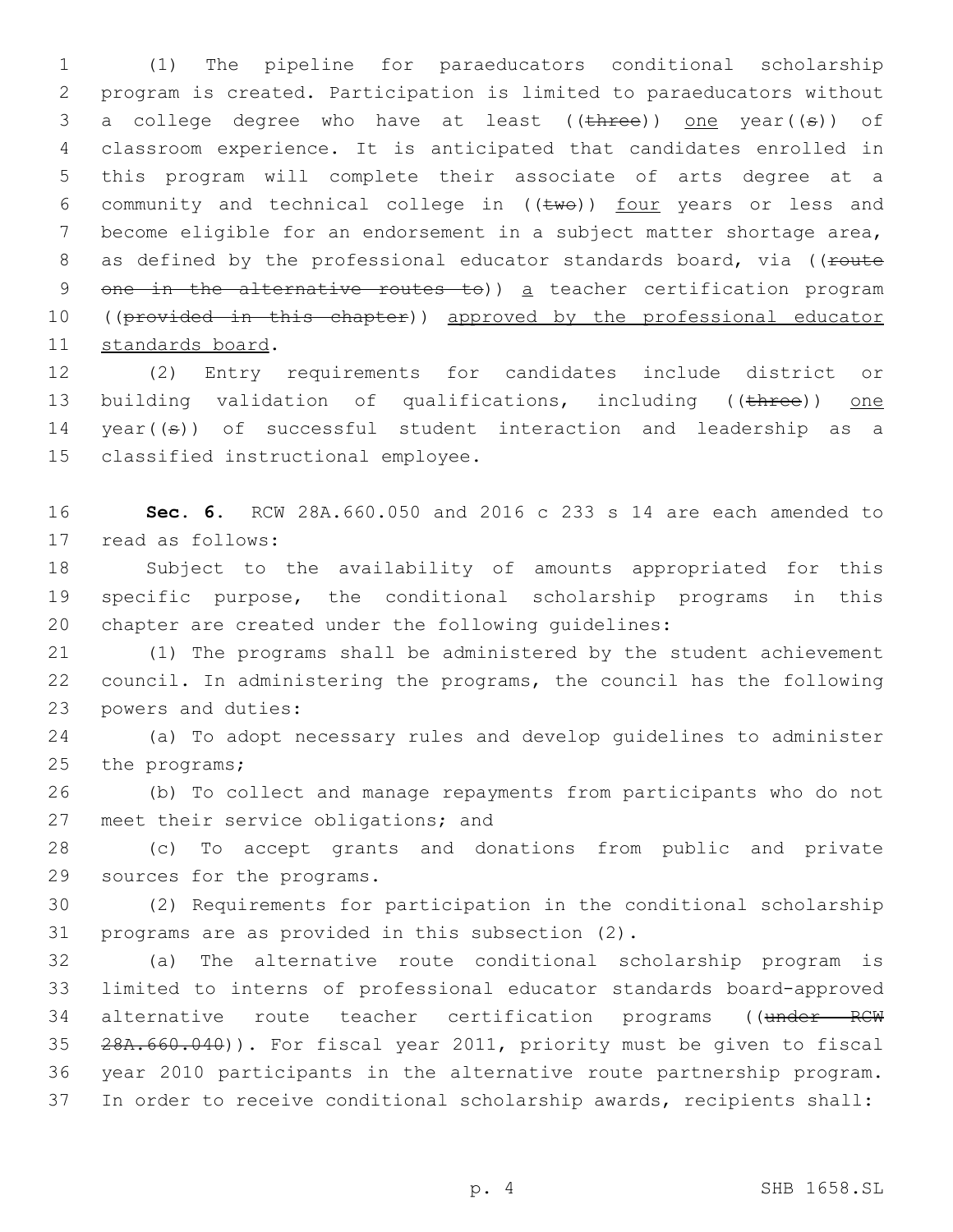(i) Be accepted and maintain enrollment in an alternative route teacher certification program through a professional educator 3 standards board-approved program;

 (ii) Continue to make satisfactory progress toward completion of the alternative route teacher certification program and receipt of a 6 residency teaching certificate; and

 (iii) Receive no more than the annual amount of the scholarship, 8 not to exceed eight thousand dollars, for the cost of tuition, fees, and educational expenses, including books, supplies, and transportation for the alternative route teacher certification program in which the recipient is enrolled. The council may adjust the annual award by the average rate of resident undergraduate tuition and fee increases at the state universities as defined in RCW 28B.10.016.14

 (b) The pipeline for paraeducators conditional scholarship program is limited to qualified paraeducators as provided by RCW 28A.660.042. In order to receive conditional scholarship awards, 18 recipients shall:

 (i) Be accepted and maintain enrollment at a community and 20 technical college for no more than  $((\text{two}))$  four years and attain an 21 associate of arts degree;

 (ii) Continue to make satisfactory progress toward completion of an associate of arts degree. This progress requirement is a condition for eligibility into a route one program of the alternative route teacher certification program for an early childhood education, elementary education, mathematics, computer science, special education, bilingual education, or English as a second language 28 endorsement; and

 (iii) Receive no more than the annual amount of the scholarship, not to exceed four thousand dollars, for the cost of tuition, fees, and educational expenses, including books, supplies, and transportation for the alternative route teacher certification program in which the recipient is enrolled. The student achievement council may adjust the annual award by the average rate of tuition and fee increases at the state community and technical colleges.

 (c) The educator retooling conditional scholarship program is limited to current K-12 teachers. In order to receive conditional 38 scholarship awards:

 (i) Individuals currently employed as teachers shall pursue an endorsement in a subject or geographic endorsement shortage area, as

p. 5 SHB 1658.SL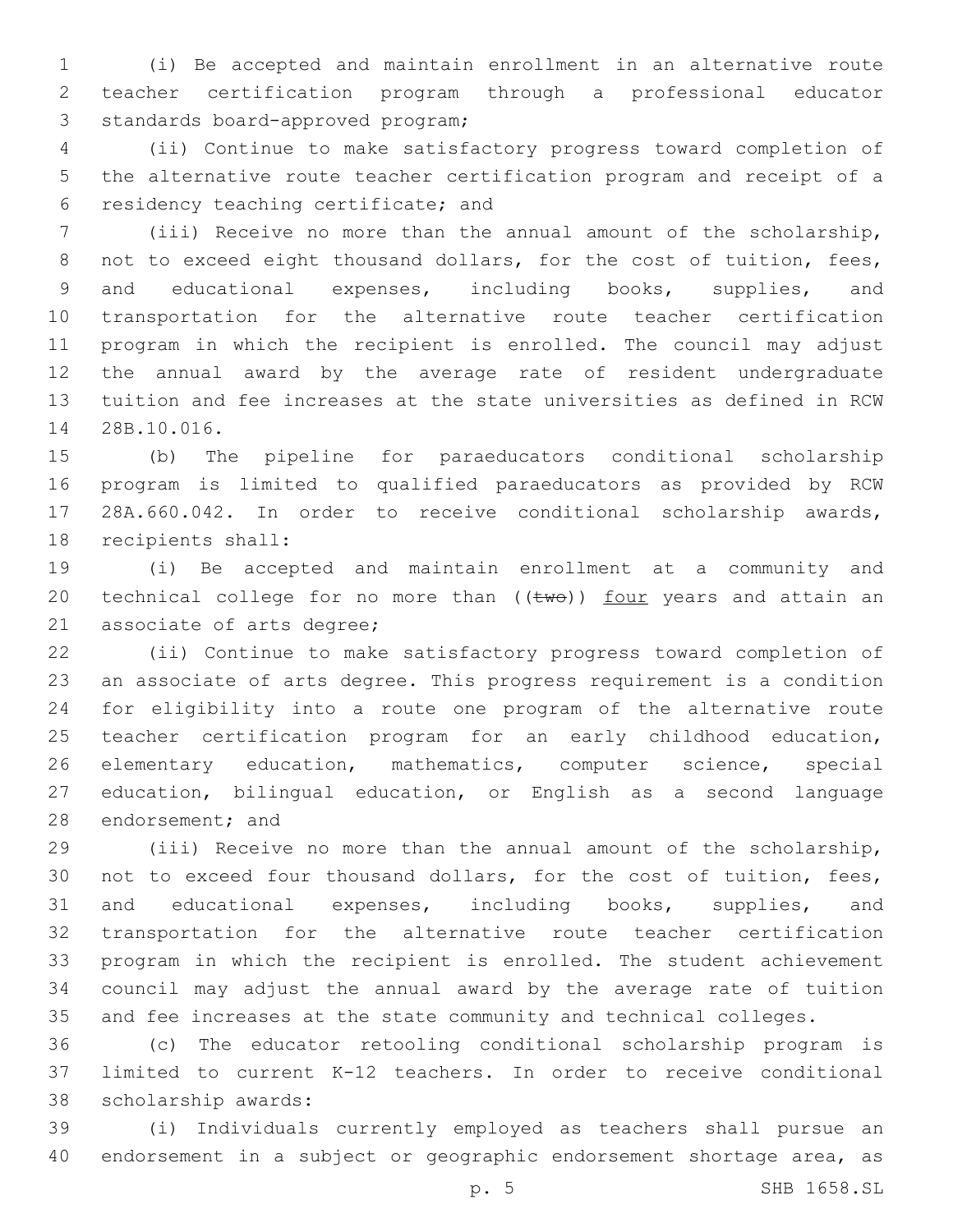defined by the professional educator standards board, including but not limited to mathematics, science, special education, elementary education, early childhood education, bilingual education, English language learner, computer science education, or environmental and 5 sustainability education; or

 (ii) Individuals who are certificated with an elementary education endorsement shall pursue an endorsement in a subject or geographic endorsement shortage area, as defined by the professional educator standards board, including but not limited to mathematics, science, special education, bilingual education, English language learner, computer science education, or environmental and 12 sustainability education; and

 (iii) Individuals shall use one of the pathways to endorsement processes to receive an endorsement in a subject or geographic endorsement shortage area, as defined by the professional educator standards board, including but not limited to mathematics, science, special education, bilingual education, English language learner, computer science education, or environmental and sustainability education, which shall include passing an endorsement test plus observation and completing applicable coursework to attain the proper 21 endorsement; and

 (iv) Individuals shall receive no more than the annual amount of the scholarship, not to exceed three thousand dollars, for the cost 24 of tuition, test fees, and educational expenses, including books, supplies, and transportation for the endorsement pathway being 26 pursued.

 (3) The Washington professional educator standards board shall select individuals to receive conditional scholarships. In selecting recipients, preference shall be given to eligible veterans or national guard members. In awarding conditional scholarships to support additional bilingual education or English language learner endorsements, the board shall also give preference to teachers assigned to schools required under state or federal accountability measures to implement a plan for improvement, and to teachers assigned to schools whose enrollment of English language learner students has increased an average of more than five percent per year 37 over the previous three years.

 (4) For the purpose of this chapter, a conditional scholarship is a loan that is forgiven in whole or in part in exchange for service as a certificated teacher employed in a Washington state K-12 public

p. 6 SHB 1658.SL